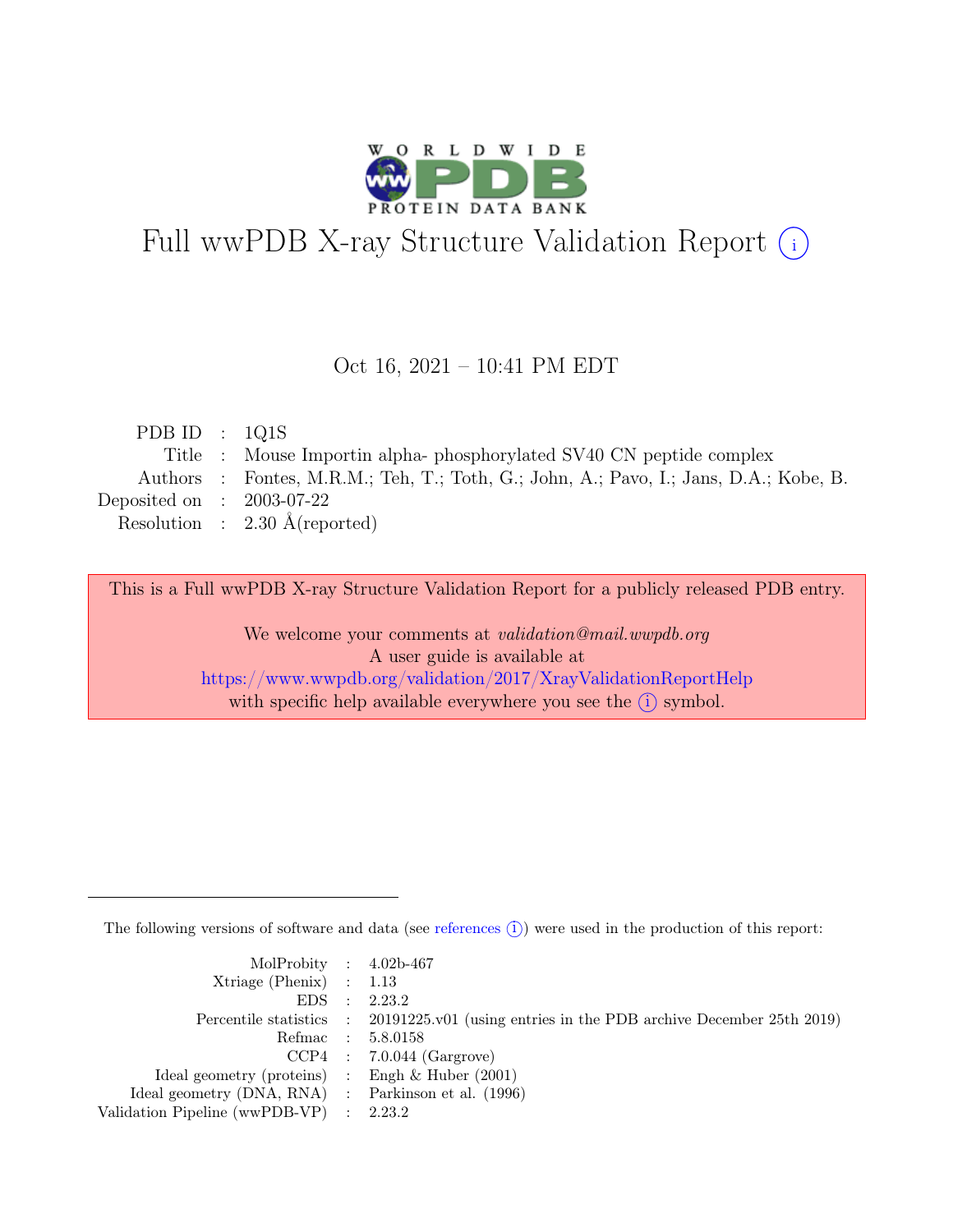# 1 Overall quality at a glance  $(i)$

The following experimental techniques were used to determine the structure: X-RAY DIFFRACTION

The reported resolution of this entry is 2.30 Å.

Percentile scores (ranging between 0-100) for global validation metrics of the entry are shown in the following graphic. The table shows the number of entries on which the scores are based.



| Metric                | Whole archive<br>$(\#\text{Entries})$ | Similar resolution<br>$(\# \text{Entries}, \text{ resolution range}(\text{Å}))$ |
|-----------------------|---------------------------------------|---------------------------------------------------------------------------------|
| $R_{free}$            | 130704                                | $5042 (2.30-2.30)$                                                              |
| Clashscore            | 141614                                | $5643(2.30-2.30)$                                                               |
| Ramachandran outliers | 138981                                | $5575(2.30-2.30)$                                                               |
| Sidechain outliers    | 138945                                | $5575(2.30-2.30)$                                                               |
| RSRZ outliers         | 127900                                | 4938 (2.30-2.30)                                                                |

The table below summarises the geometric issues observed across the polymeric chains and their fit to the electron density. The red, orange, yellow and green segments of the lower bar indicate the fraction of residues that contain outliers for  $\geq$ =3, 2, 1 and 0 types of geometric quality criteria respectively. A grey segment represents the fraction of residues that are not modelled. The numeric value for each fraction is indicated below the corresponding segment, with a dot representing fractions <=5% The upper red bar (where present) indicates the fraction of residues that have poor fit to the electron density. The numeric value is given above the bar.

| Mol | $\mid$ Chain $\mid$ Length |                  |     | Quality of chain |     |                       |
|-----|----------------------------|------------------|-----|------------------|-----|-----------------------|
|     | 24                         | 21%<br>8%<br>12% |     | 79%              |     |                       |
|     | 24                         | 25%<br>29%       | 21% | 8%               | 38% |                       |
|     | 466                        | 8%               | 67% |                  | 23% | 7%<br>$\cdot$ $\cdot$ |

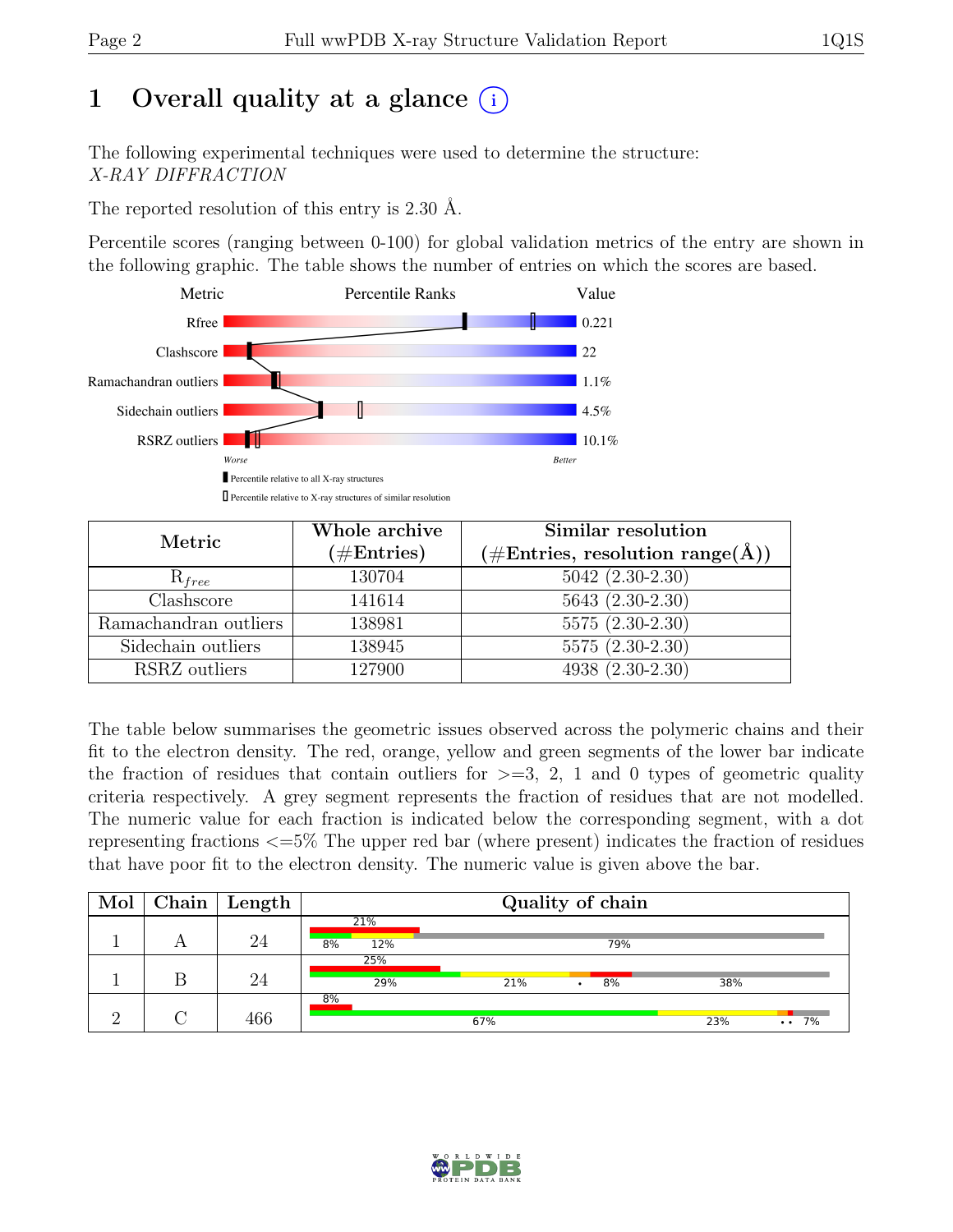## 2 Entry composition  $(i)$

There are 3 unique types of molecules in this entry. The entry contains 3764 atoms, of which 0 are hydrogens and 0 are deuteriums.

In the tables below, the ZeroOcc column contains the number of atoms modelled with zero occupancy, the AltConf column contains the number of residues with at least one atom in alternate conformation and the Trace column contains the number of residues modelled with at most 2 atoms.

| Mol |    | $\vert$ Chain $\vert$ Residues $\vert$ | Atoms       |  |  |  | $ZeroOcc \mid AltConf \mid Trace$ |  |
|-----|----|----------------------------------------|-------------|--|--|--|-----------------------------------|--|
|     |    |                                        | Total C N O |  |  |  |                                   |  |
|     |    | 45 29 11 5                             |             |  |  |  |                                   |  |
|     |    |                                        | Total C N O |  |  |  |                                   |  |
|     | 15 | 115 71 25 19                           |             |  |  |  |                                   |  |

• Molecule 1 is a protein called Large T antigen.

| There are 12 discrepancies between the modelled and reference sequences: |  |  |
|--------------------------------------------------------------------------|--|--|
|                                                                          |  |  |

| Chain | Residue | Modelled   | Actual     | Comment             | Reference         |
|-------|---------|------------|------------|---------------------|-------------------|
| A     | 111     | GLY        | <b>SER</b> | engineered mutation | <b>UNP P03070</b> |
| A     | 112     | <b>SEP</b> | <b>SER</b> | modified residue    | <b>UNP P03070</b> |
| A     | 117     | ALA        | <b>THR</b> | engineered mutation | <b>UNP P03070</b> |
| А     | 120     | ALA        | <b>SER</b> | engineered mutation | <b>UNP P03070</b> |
| А     | 123     | ALA        | <b>SER</b> | engineered mutation | <b>UNP P03070</b> |
| А     | 124     | <b>ALA</b> | <b>THR</b> | engineered mutation | <b>UNP P03070</b> |
| B     | 111     | GLY        | <b>SER</b> | engineered mutation | <b>UNP P03070</b> |
| B     | 112     | <b>SEP</b> | <b>SER</b> | modified residue    | <b>UNP P03070</b> |
| B     | 117     | ALA        | <b>THR</b> | engineered mutation | <b>UNP P03070</b> |
| B     | 120     | ALA        | <b>SER</b> | engineered mutation | <b>UNP P03070</b> |
| B     | 123     | <b>ALA</b> | <b>SER</b> | engineered mutation | <b>UNP P03070</b> |
| В     | 124     | ALA        | <b>THR</b> | engineered mutation | <b>UNP P03070</b> |

• Molecule 2 is a protein called Importin alpha-2 subunit.

| Mol | ${\rm Chain}$ | Residues | Atoms         |      |     | ZeroOcc | AltConf | $\degree$ Trace |  |  |
|-----|---------------|----------|---------------|------|-----|---------|---------|-----------------|--|--|
| ↵   |               | 434      | Total<br>3299 | 2098 | 560 | 630     |         |                 |  |  |

There are 6 discrepancies between the modelled and reference sequences:

|    | Chain   Residue   Modelled   Actual | <b>Comment</b>                | Reference |
|----|-------------------------------------|-------------------------------|-----------|
| 64 | MET                                 | cloning artifact UNP P03070   |           |
| 65 | ALA                                 | cloning artifact   UNP P03070 |           |

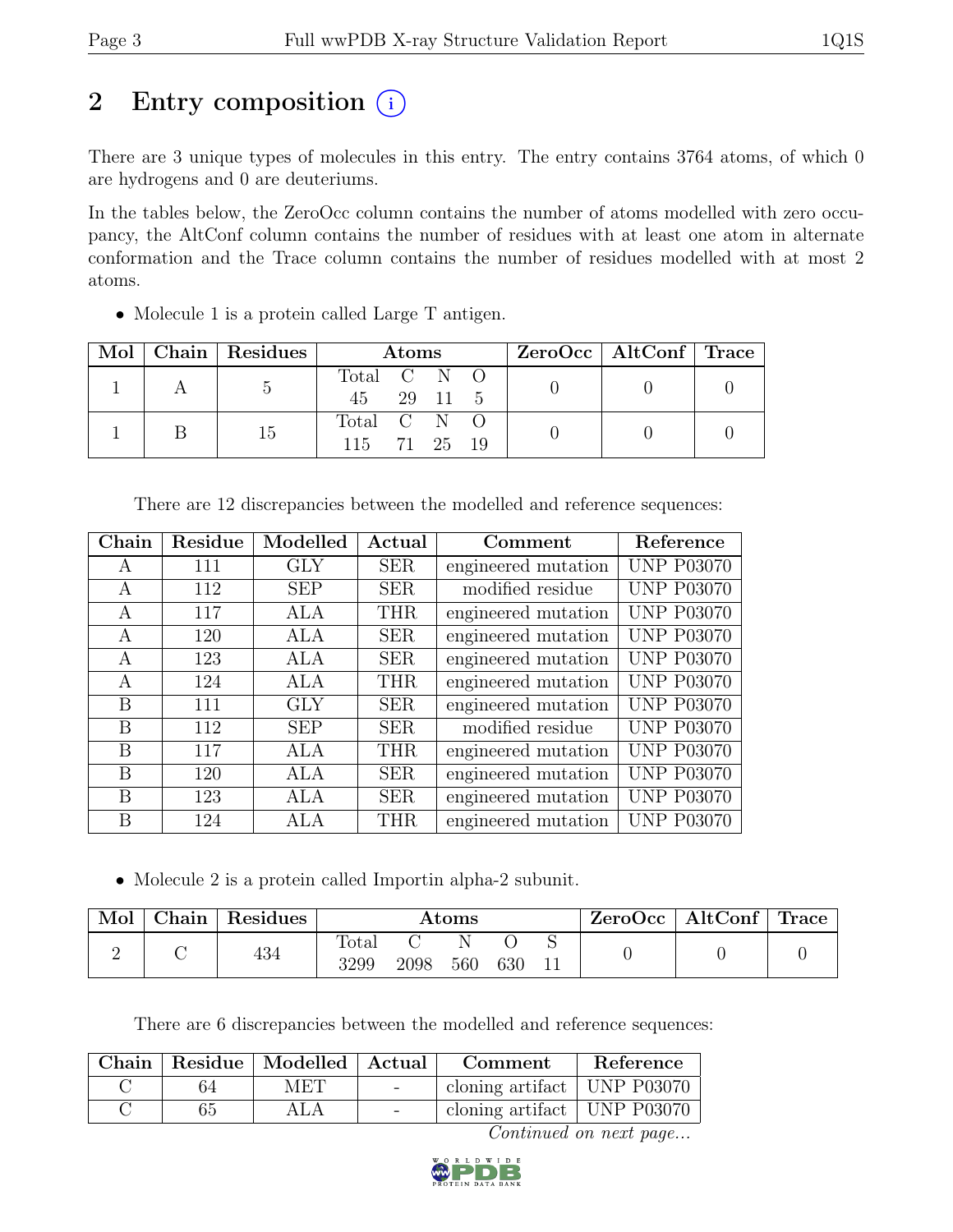Continued from previous page...

| ${\rm Chain}$ |     | Residue   Modelled   Actual | Comment                             | Reference |
|---------------|-----|-----------------------------|-------------------------------------|-----------|
|               | 66  | ASP                         | cloning artifact $\vert$ UNP P03070 |           |
|               | -67 | ILE.                        | cloning artifact   UNP $P03070$     |           |
|               | 68  | GLY                         | cloning artifact   UNP $P03070$     |           |
|               | 69  | SER.                        | cloning artifact $\vert$ UNP P03070 |           |

 $\bullet\,$  Molecule 3 is water.

|   |                | Mol   Chain   Residues | Atoms                               | ZeroOcc   AltConf |
|---|----------------|------------------------|-------------------------------------|-------------------|
|   | $\overline{A}$ |                        | Total O                             |                   |
| З | B              | 16                     | Total O<br>16<br>-16                |                   |
| R |                | 287                    | Total<br><sup>O</sup><br>287<br>287 |                   |

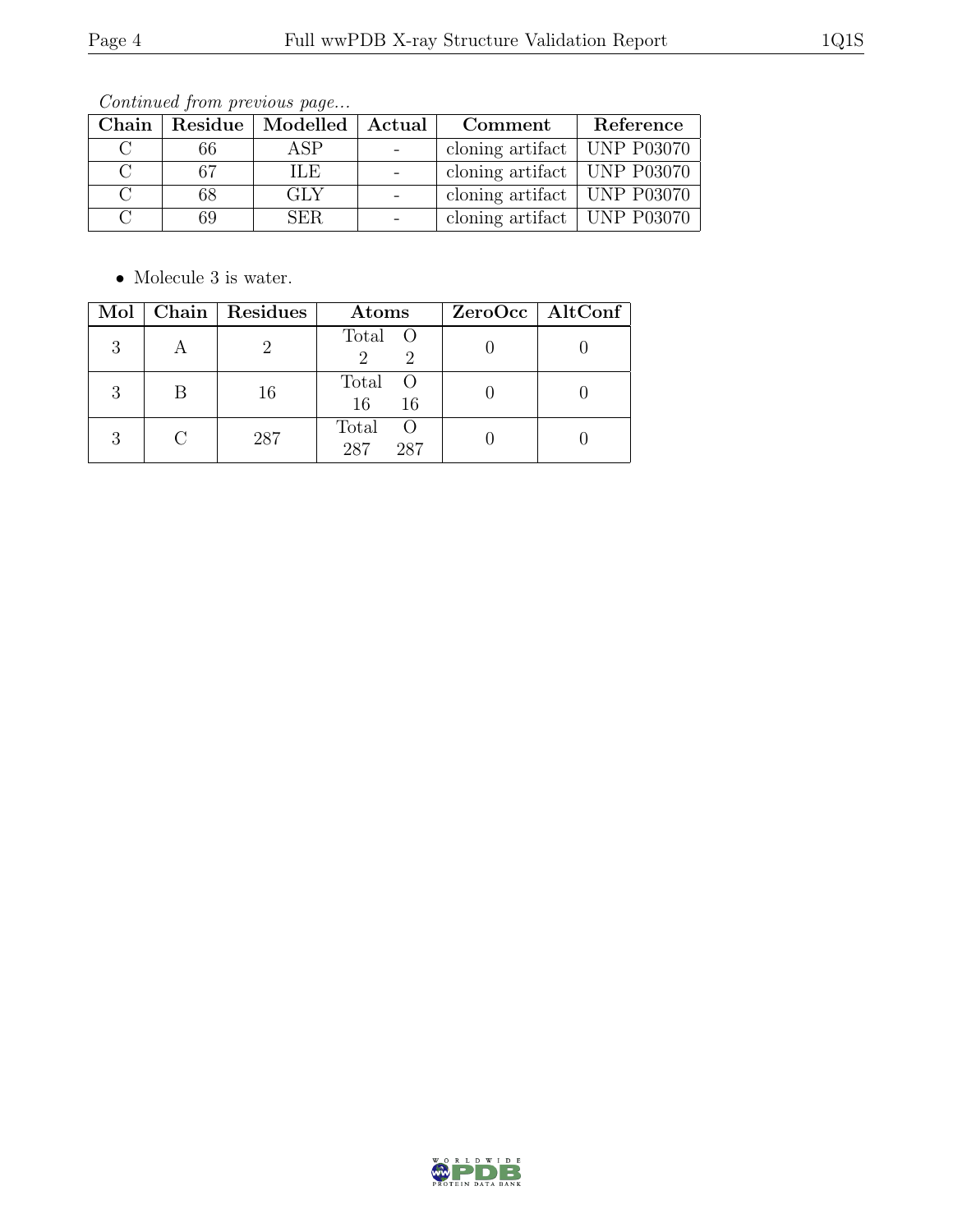## 3 Residue-property plots (i)

These plots are drawn for all protein, RNA, DNA and oligosaccharide chains in the entry. The first graphic for a chain summarises the proportions of the various outlier classes displayed in the second graphic. The second graphic shows the sequence view annotated by issues in geometry and electron density. Residues are color-coded according to the number of geometric quality criteria for which they contain at least one outlier:  $green = 0$ , yellow  $= 1$ , orange  $= 2$  and red  $= 3$  or more. A red dot above a residue indicates a poor fit to the electron density (RSRZ > 2). Stretches of 2 or more consecutive residues without any outlier are shown as a green connector. Residues present in the sample, but not in the model, are shown in grey.



• Molecule 1: Large T antigen

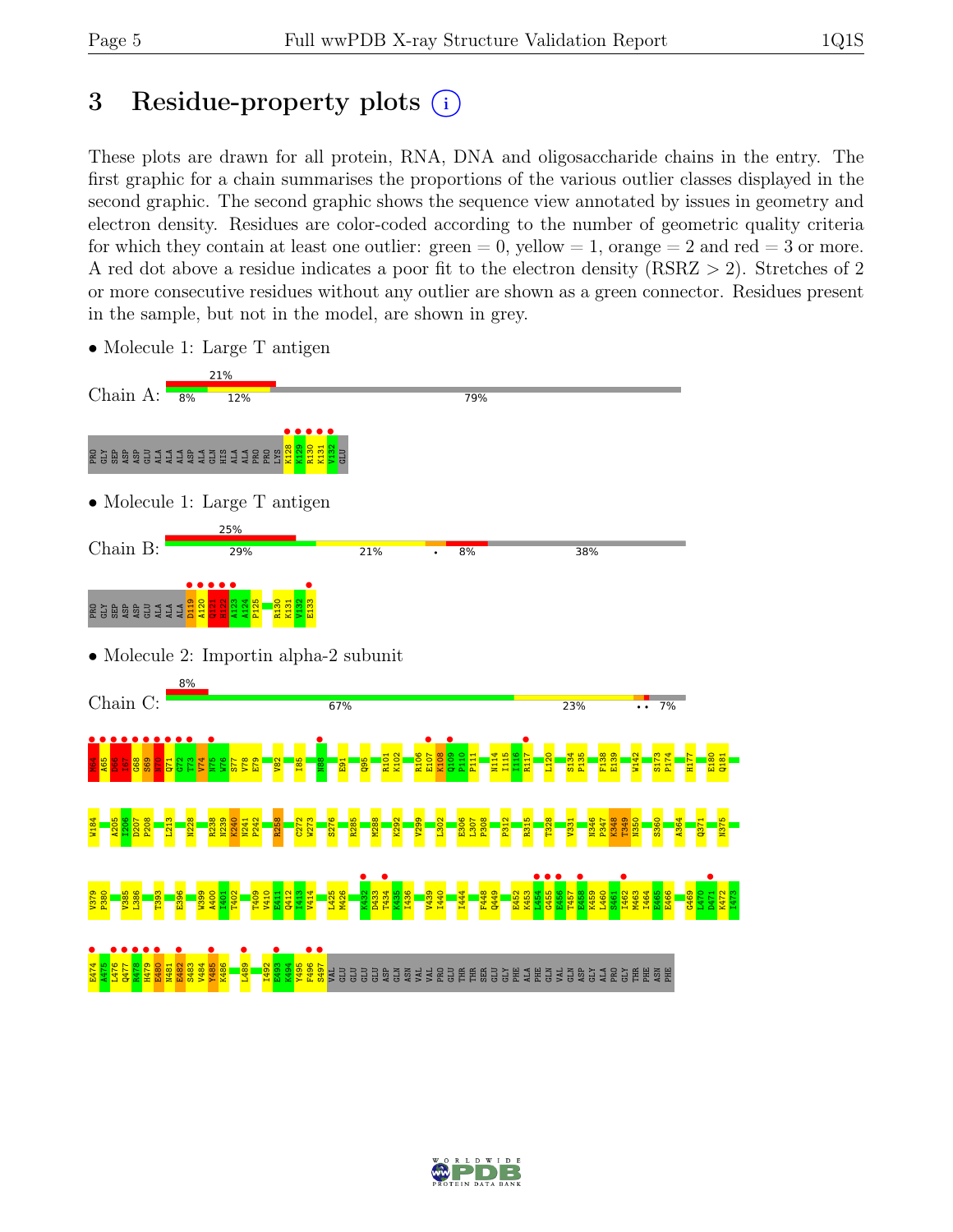## 4 Data and refinement statistics  $(i)$

| Property                                                         | Value                                           | Source     |
|------------------------------------------------------------------|-------------------------------------------------|------------|
| Space group                                                      | P 21 21 21                                      | Depositor  |
| Cell constants                                                   | 89.75Å<br>78.83Å<br>99.71Å                      | Depositor  |
| a, b, c, $\alpha$ , $\beta$ , $\gamma$                           | $90.00^\circ$<br>$90.00^\circ$<br>$90.00^\circ$ |            |
| Resolution $(A)$                                                 | 28.65<br>2.30<br>$\equiv$ .                     | Depositor  |
|                                                                  | $28.65 - 2.30$                                  | <b>EDS</b> |
| % Data completeness                                              | $99.3(28.65-2.30)$                              | Depositor  |
| (in resolution range)                                            | $99.5(28.65-2.30)$                              | <b>EDS</b> |
| $\mathrm{R}_{merge}$                                             | 0.06                                            | Depositor  |
| $\mathrm{R}_{sym}$                                               | (Not available)                                 | Depositor  |
| $\langle I/\sigma(I) \rangle$ <sup>1</sup>                       | $4.90$ (at 2.31Å)                               | Xtriage    |
| Refinement program                                               | $\overline{\text{CNS} 1.0}$                     | Depositor  |
| $R, R_{free}$                                                    | $\overline{0.198}$ ,<br>0.221                   | Depositor  |
|                                                                  | 0.198,<br>0.221                                 | DCC        |
| $R_{free}$ test set                                              | $\overline{2229}$ reflections $(6.99\%)$        | wwPDB-VP   |
| Wilson B-factor $(A^2)$                                          | 30.6                                            | Xtriage    |
| Anisotropy                                                       | 0.565                                           | Xtriage    |
| Bulk solvent $k_{sol}(\text{e}/\text{A}^3), B_{sol}(\text{A}^2)$ | $0.37$ , $52.5$                                 | <b>EDS</b> |
| L-test for twinning <sup>2</sup>                                 | $< L >$ = 0.49, $< L^2 >$ = 0.33                | Xtriage    |
| Estimated twinning fraction                                      | No twinning to report.                          | Xtriage    |
| $F_o, F_c$ correlation                                           | 0.95                                            | <b>EDS</b> |
| Total number of atoms                                            | 3764                                            | wwPDB-VP   |
| Average B, all atoms $(A^2)$                                     | 39.0                                            | wwPDB-VP   |

Xtriage's analysis on translational NCS is as follows: The largest off-origin peak in the Patterson function is 4.64% of the height of the origin peak. No significant pseudotranslation is detected.

<sup>&</sup>lt;sup>2</sup>Theoretical values of  $\langle |L| \rangle$ ,  $\langle L^2 \rangle$  for acentric reflections are 0.5, 0.333 respectively for untwinned datasets, and 0.375, 0.2 for perfectly twinned datasets.



<span id="page-5-1"></span><span id="page-5-0"></span><sup>1</sup> Intensities estimated from amplitudes.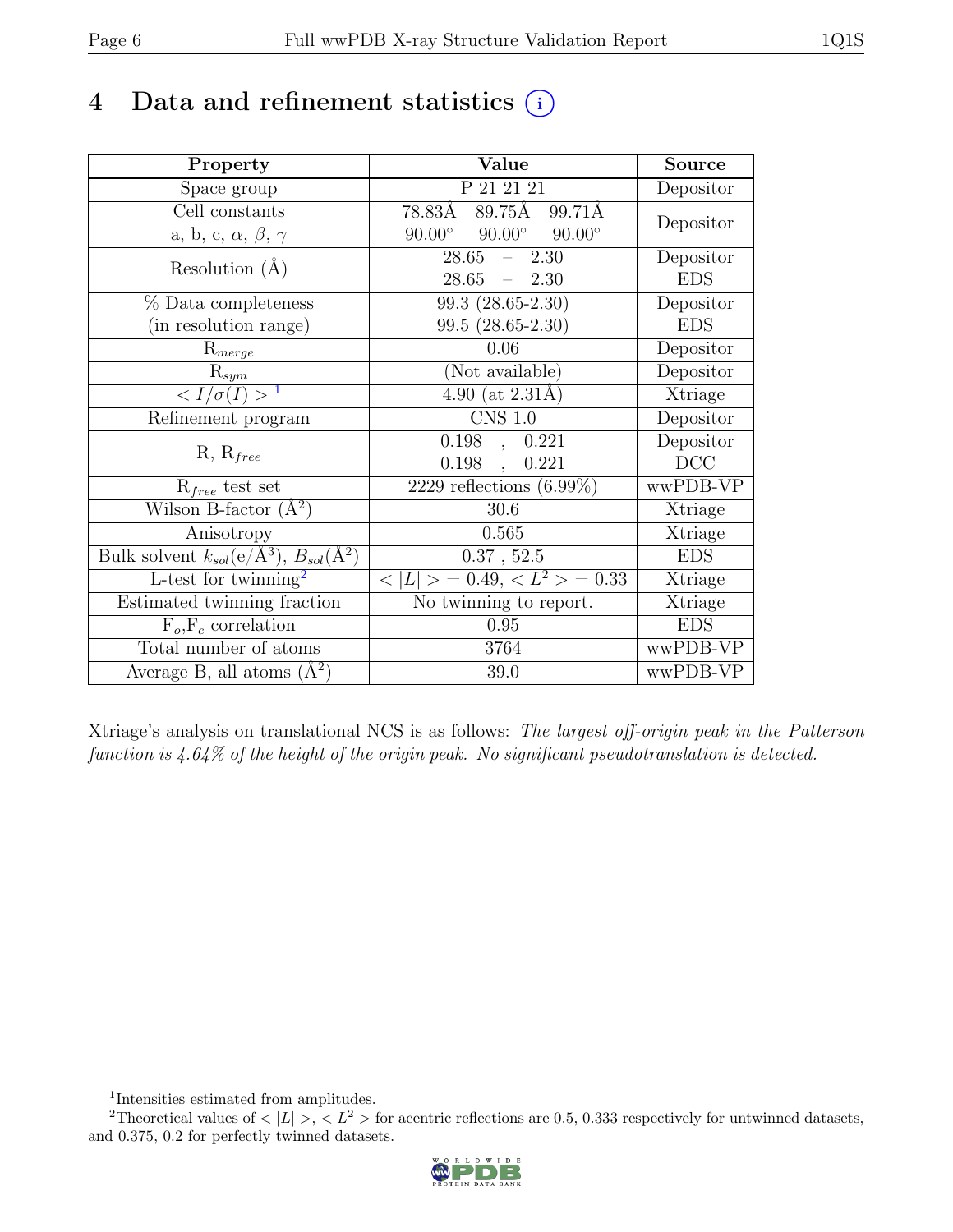# 5 Model quality  $(i)$

## 5.1 Standard geometry  $(i)$

The Z score for a bond length (or angle) is the number of standard deviations the observed value is removed from the expected value. A bond length (or angle) with  $|Z| > 5$  is considered an outlier worth inspection. RMSZ is the root-mean-square of all Z scores of the bond lengths (or angles).

| Chain<br>Mol |     | Bond lengths |             | Bond angles |                     |  |
|--------------|-----|--------------|-------------|-------------|---------------------|--|
|              |     | <b>RMSZ</b>  | $\# Z  > 5$ | RMSZ        | $\# Z  > 5$         |  |
|              |     | 0.43         | 0/44        | 0.76        | 0/54                |  |
|              |     | 0.66         | 0/117       | 2.11        | $6/153$ $(3.9\%)$   |  |
| 2            |     | 0.36         | 0/3357      | 0.66        | $6/4574$ $(0.1\%)$  |  |
| A 11         | All | 0.38         | 0/3518      | 0.75        | $12/4781$ $(0.3\%)$ |  |

There are no bond length outliers.

| All (12) bond angle outliers are listed below: |
|------------------------------------------------|
|------------------------------------------------|

| Mol            | Chain   | Res | <b>Type</b> | Atoms      | Z        | Observed $(°)$ | $Ideal(^o)$ |
|----------------|---------|-----|-------------|------------|----------|----------------|-------------|
| 1              | B       | 121 | GLN         | $N-CA-CB$  | $-13.70$ | 85.95          | 110.60      |
| $\overline{2}$ | С       | 69  | <b>SER</b>  | $N$ -CA-C  | $-9.92$  | 84.22          | 111.00      |
| 1              | B       | 120 | ALA         | $N$ -CA-C  | $-9.13$  | 86.34          | 111.00      |
| 1              | B       | 121 | <b>GLN</b>  | $C-N-CA$   | 8.68     | 143.39         | 121.70      |
| $\mathbf 1$    | B       | 121 | <b>GLN</b>  | $N$ -CA-C  | 8.61     | 134.24         | 111.00      |
| $\overline{2}$ | $\rm C$ | 64  | <b>MET</b>  | $CG-SD-CE$ | $-8.09$  | 87.25          | 100.20      |
| $\mathbf 1$    | B       | 119 | <b>ASP</b>  | $N$ -CA-C  | 7.96     | 132.48         | 111.00      |
| $\overline{2}$ | $\rm C$ | 70  | <b>ASN</b>  | $N$ -CA-C  | 7.25     | 130.59         | 111.00      |
| $\overline{2}$ | $\rm C$ | 71  | GLN         | $N$ -CA-C  | $-6.75$  | 92.78          | 111.00      |
| $\overline{2}$ | $\rm C$ | 66  | <b>ASP</b>  | $N$ -CA-C  | 6.74     | 129.19         | 111.00      |
| $\mathfrak{D}$ | $\rm C$ | 240 | <b>LYS</b>  | $N$ -CA-C  | 5.38     | 125.52         | 111.00      |
| 1              | В       | 122 | <b>HIS</b>  | $N-CA-C$   | 5.06     | 124.67         | 111.00      |

There are no chirality outliers.

There are no planarity outliers.

## 5.2 Too-close contacts  $(i)$

In the following table, the Non-H and H(model) columns list the number of non-hydrogen atoms and hydrogen atoms in the chain respectively. The H(added) column lists the number of hydrogen atoms added and optimized by MolProbity. The Clashes column lists the number of clashes within the asymmetric unit, whereas Symm-Clashes lists symmetry-related clashes.

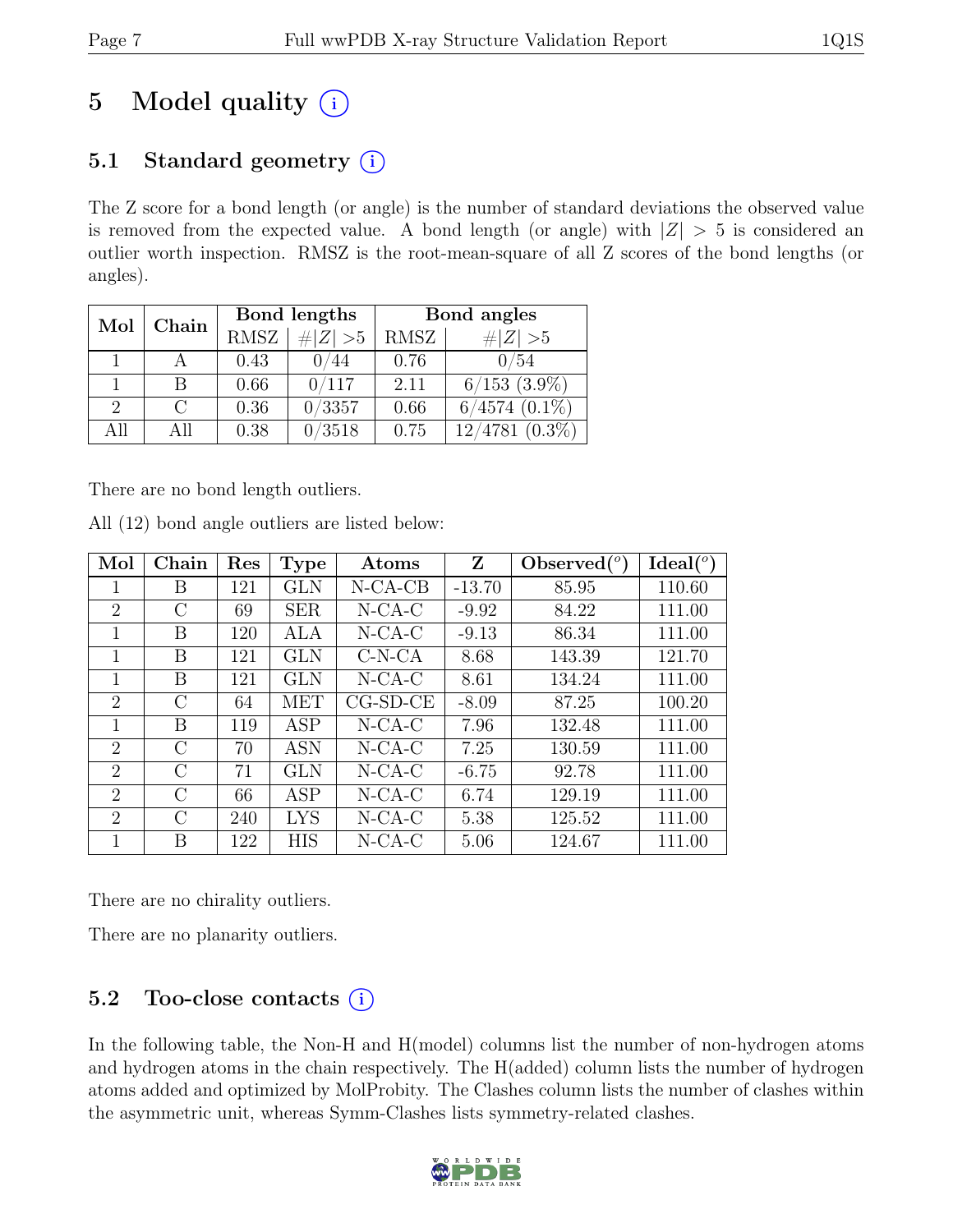|  |      |      |     | Mol   Chain   Non-H   H(model)   H(added)   Clashes   Symm-Clashes |
|--|------|------|-----|--------------------------------------------------------------------|
|  | 45   | 60   |     |                                                                    |
|  | 115  | 122  | 28  |                                                                    |
|  | 3299 | 3368 | 141 |                                                                    |
|  |      |      |     |                                                                    |
|  | 16   |      |     |                                                                    |
|  | 287  |      |     |                                                                    |
|  | 3764 | 3550 | 157 |                                                                    |

The all-atom clashscore is defined as the number of clashes found per 1000 atoms (including hydrogen atoms). The all-atom clashscore for this structure is 22.

All (157) close contacts within the same asymmetric unit are listed below, sorted by their clash magnitude.

|                                 |                             | Interatomic      | Clash           |  |
|---------------------------------|-----------------------------|------------------|-----------------|--|
| Atom-1                          | Atom-2                      | distance $(\AA)$ | overlap $(\AA)$ |  |
| 2:C:64:MET:HE1                  | 2:C:184:TRP:CE3             | 1.82             | 1.13            |  |
| 2:C:64:MET:HE1                  | 2:C:184:TRP:HE3             | 1.05             | 1.11            |  |
| $1: B: 121: GLN: \overline{CG}$ | 1:B:122:HIS:H               | 1.53             | 1.08            |  |
| 2:C:64:MET:CE                   | 2:C:184:TRP:CE3             | 2.36             | 1.07            |  |
| 2:C:64:MET:CE                   | 2:C:184:TRP:HE3             | 1.68             | 1.06            |  |
| 1:B:121:GLN:HG3                 | 1:B:122:HIS:H               | 1.19             | 1.03            |  |
| 1:B:131:LYS:NZ                  | 2:C:64:MET:HG2              | 1.77             | 0.99            |  |
| 2:C:68:GLY:HA3                  | 2:C:70:ASN:HB2              | 1.45             | 0.96            |  |
| 2:C:70:ASN:HD22                 | 2:C:102:LYS:NZ              | 1.64             | 0.96            |  |
| 1:B:131:LYS:NZ                  | 2:C:64:MET:CG               | 2.31             | 0.94            |  |
| 1: B: 131: LYS: HZ2             | 2:C:64:MET:CG               | 1.81             | 0.92            |  |
| 1:B:121:GLN:CG                  | 1:B:122:HIS:N               | 2.30             | 0.90            |  |
| 2:C:68:GLY:HA2                  | 2:C:102:LYS:HZ1             | 1.35             | 0.89            |  |
| 2:C:477:GLN:HE21                | 2:C:489:LEU:HA              | 1.33             | 0.89            |  |
| 2:C:101:ARG:HD3                 | 2:C:139:GLU:OE1             | 1.76             | 0.85            |  |
| 2:C:67:ILE:HD13                 | 2:C:68:GLY:N                | 1.92             | 0.84            |  |
| 2:C:70:ASN:HD22                 | 2:C:102:LYS:HZ3             | 1.26             | 0.83            |  |
| 2:C:70:ASN:HB2                  | 2:C:102:LYS:HZ3             | 1.45             | 0.80            |  |
| 2:C:70:ASN:HD22                 | 2:C:102:LYS:CE              | 1.96             | 0.79            |  |
| 1:B:121:GLN:NE2                 | 3:B:147:HOH:O               | 2.13             | 0.79            |  |
| 1: B: 131: LYS: HZ2             | 2:C:64:MET:HG2              | 1.40             | 0.79            |  |
| 2:C:371:GLN:HE21                | 2:C:375:ASN:HD21            | 1.31             | 0.78            |  |
| 1: A: 131: LYS: NZ              | 3:A:16:HOH:O                | 2.20             | 0.74            |  |
| 1:B:121:GLN:HG3                 | 1:B:122:HIS:CG              | 2.26             | 0.71            |  |
| 1:B:131:LYS:NZ                  | 2:C:64:MET:HG3              | 2.05             | 0.71            |  |
| 2:C:68:GLY:HA2                  | 2:C:102:LYS:NZ              | 2.04             | 0.71            |  |
| 2:C:64:MET:SD                   | 2:C:184:TRP:CE3             | 2.84             | 0.70            |  |
| $2:\overline{C:70:ASN:ND2}$     | $2:\overline{C:102:LYS:NZ}$ | 2.37             | 0.70            |  |

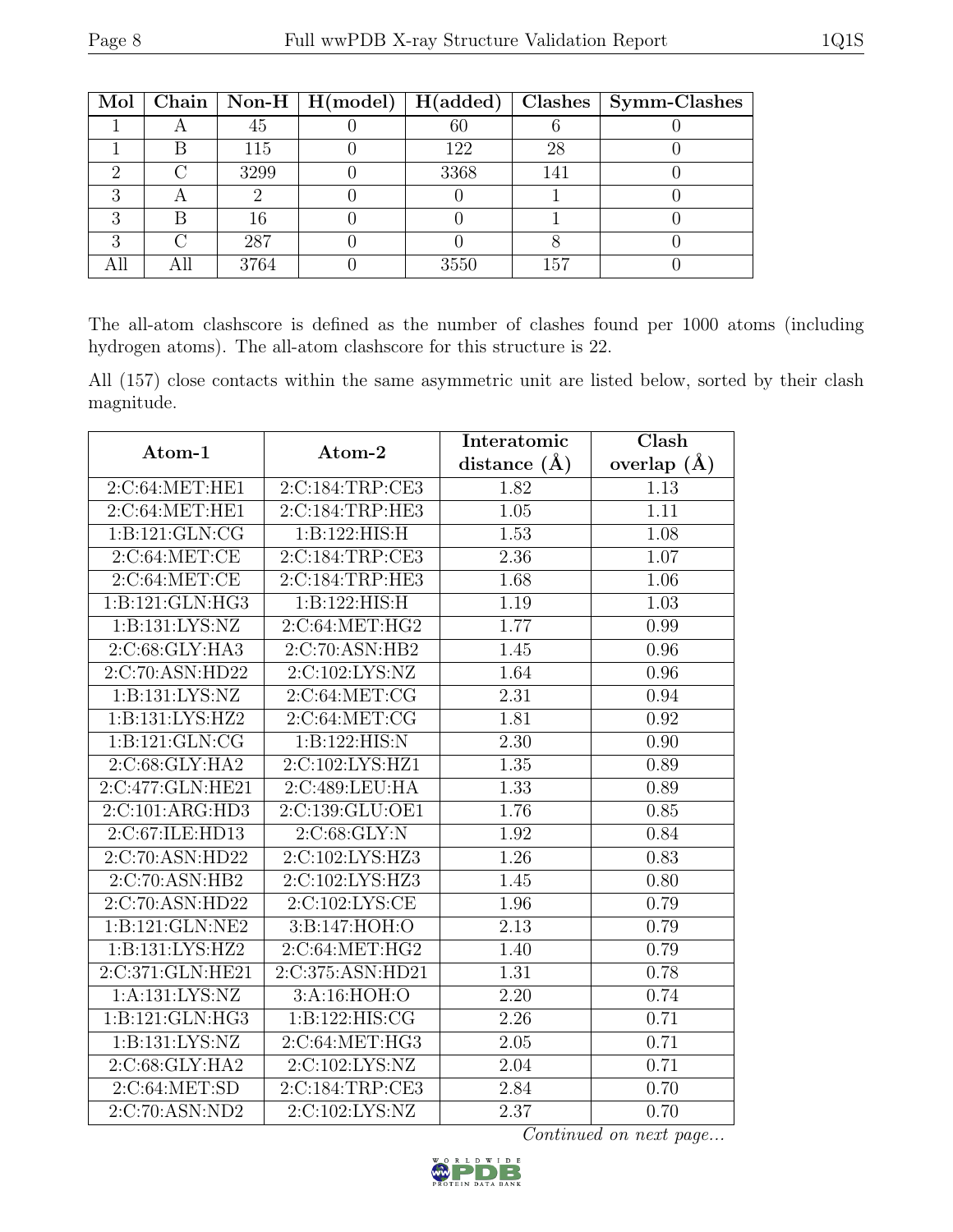| Continuea from previous page  |                              | Interatomic       | Clash         |  |
|-------------------------------|------------------------------|-------------------|---------------|--|
| Atom-1                        | Atom-2                       | distance $(A)$    | overlap $(A)$ |  |
| 2:C:402:THR:HG21              | 2:C:439:VAL:HG13             | 1.74              | 0.69          |  |
| 2:C:64:MET:SD                 | 2:C:184:TRP:HE3              | $\overline{2.17}$ | 0.68          |  |
| 2:C:328:THR:O                 | 2:C:331:VAL:HG22             | 1.94              | 0.68          |  |
| 2:C:70:ASN:HD21               | 2:C:74:VAL:HG23              | 1.59              | 0.67          |  |
| 1:A:128:LYS:HB3               | 2:C:364:ALA:HB1              | 1.75              | 0.67          |  |
| 1:B:133:GLU:O                 | 2:C:65:ALA:HB1               | 1.94              | 0.66          |  |
| 2:C:67:ILE:CD1                | 2:C:68:GLY:N                 | 2.58              | 0.65          |  |
| 2:C:101:ARG:HD2               | 2:C:142:TRP:CE3              | 2.32              | 0.65          |  |
| 2:C:452:GLU:HG3               | 2:C:457:THR:HG21             | 1.77              | 0.65          |  |
| $2:C:346:A\overline{SN:HD22}$ | 2:C:348:LYS:H                | 1.45              | 0.64          |  |
| $1:A:130:ARG:H\overline{G2}$  | 1:A:130:ARG:HH11             | 1.61              | 0.64          |  |
| 2:C:70:ASN:ND2                | 2:C:102:LYS:HD3              | 2.12              | 0.64          |  |
| 2:C:207:ASP:HB2               | 2:C:208:PRO:HD3              | 1.79              | 0.63          |  |
| 2:C:409:THR:H                 | $2:C:412:\overline{GLN:NE2}$ | 1.95              | 0.63          |  |
| 1:B:121:GLN:HG2               | 1:B:122:HIS:N                | 2.13              | 0.63          |  |
| 1:B:121:GLN:HG3               | 1:B:122:HIS:N                | 2.03              | 0.62          |  |
| 1: B: 131: LYS: NZ            | 2:C:64:MET:O                 | 2.30              | 0.61          |  |
| 1: B: 131: LYS: HZ3           | 2:C:64:MET:CG                | 2.12              | 0.60          |  |
| 2:C:70:ASN:HB2                | 2:C:102:LYS:NZ               | $\overline{2.16}$ | 0.60          |  |
| 1:B:121:GLN:NE2               | 1:B:122:HIS:CE1              | 2.69              | 0.60          |  |
| 2:C:476:LEU:O                 | 2:C:479:HIS:HB2              | 2.02              | 0.59          |  |
| 2:C:70:ASN:ND2                | 2:C:74:VAL:HG23              | 2.18              | 0.59          |  |
| 2:C:386:LEU:HD21              | 2:C:425:LEU:HD13             | 1.84              | 0.59          |  |
| 1:A:130:ARG:NH2               | 2:C:396:GLU:OE1              | 2.32              | 0.59          |  |
| 2:C:64:MET:HE2                | 2:C:184:TRP:CE3              | 2.36              | 0.58          |  |
| 2:C:371:GLN:HE21              | 2:C:375:ASN:ND2              | 2.00              | 0.58          |  |
| 2:C:460:LEU:HA                | 2:C:463:MET:HE2              | 1.86              | 0.58          |  |
| 2:C:70:ASN:ND2                | 2:C:102:LYS:HZ3              | 1.96              | 0.57          |  |
| 2:C:486:LYS:HE3               | 3:C:778:HOH:O                | 2.03              | 0.57          |  |
| 2:C:68:GLY:CA                 | 2:C:102:LYS:NZ               | 2.67              | 0.57          |  |
| 2:C:78:VAL:O                  | 2:C:82:VAL:HG23              | 2.04              | 0.57          |  |
| 2:C:433:ASP:HB3               | 2:C:436:ILE:HG22             | 1.87              | 0.56          |  |
| 1:B:121:GLN:HE21              | 1:B:122:HIS:CE1              | 2.24              | 0.56          |  |
| 2:C:240:LYS:HG3               | 3:C:769:HOH:O                | 2.04              | 0.56          |  |
| 2:C:292:LYS:HE2               | 3:C:546:HOH:O                | 2.04              | 0.56          |  |
| 2:C:67:ILE:HD12               | 2:C:67:ILE:H                 | 1.71              | 0.56          |  |
| 2:C:346:ASN:ND2               | 2:C:348:LYS:H                | 2.05              | 0.55          |  |
| 2:C:474:GLU:O                 | 2:C:477:GLN:HB3              | 2.07              | 0.55          |  |
| 2:C:449:GLN:O                 | 2:C:453:LYS:HG3              | 2.07              | 0.55          |  |
| 2:C:134:SER:OG                | 2:C:135:PRO:HD3              | 2.07              | 0.55          |  |
| 2:C:399:TRP:HA                | 2:C:402:THR:HG22             | 1.90              | 0.54          |  |

Continued from previous page.

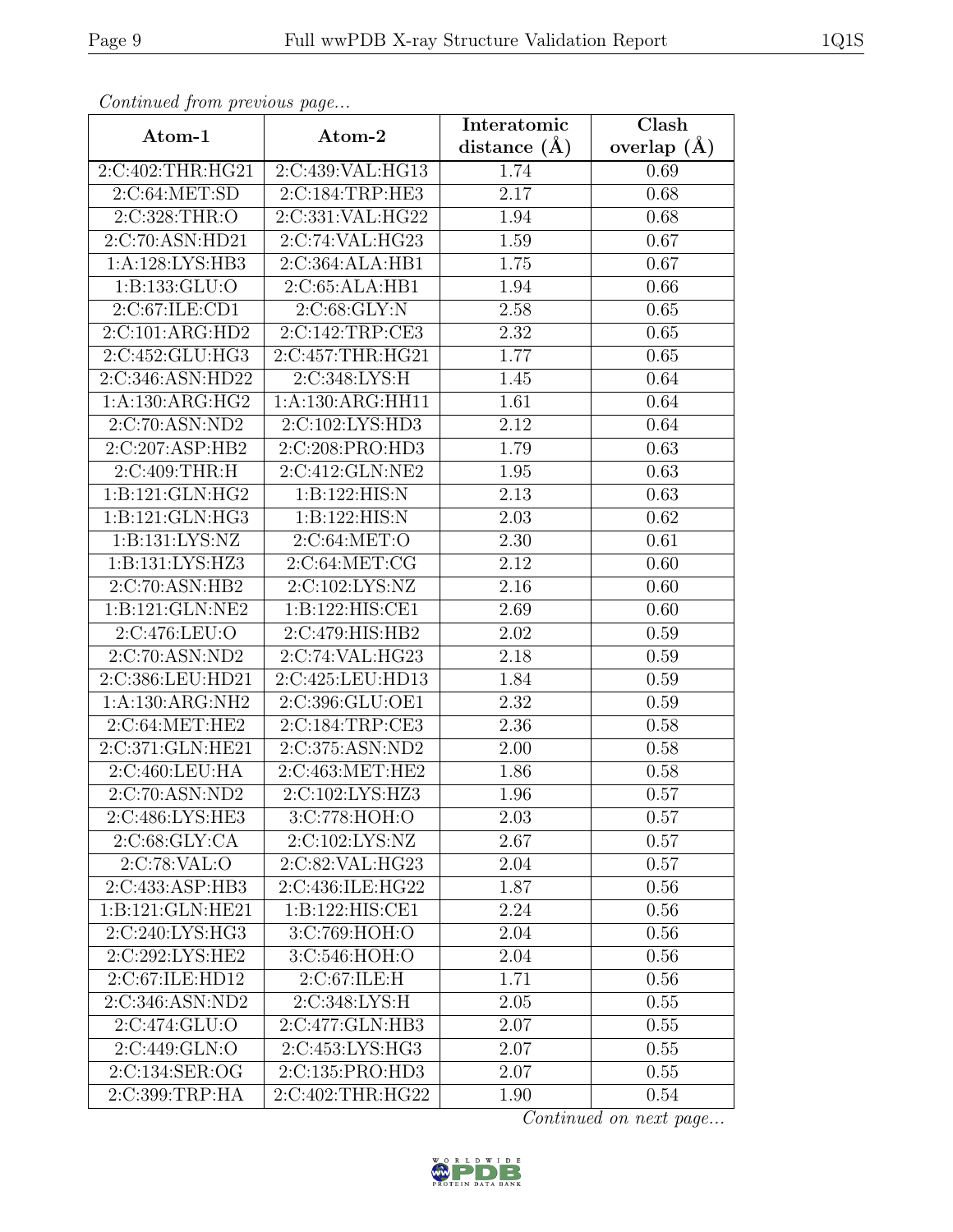| Continueu from pretious page |                             | Interatomic    | $\overline{\text{Clash}}$ |  |
|------------------------------|-----------------------------|----------------|---------------------------|--|
| Atom-1                       | Atom-2                      | distance $(A)$ | overlap $(A)$             |  |
| 1:B:133:GLU:O                | 2:C:65:ALA:CB               | 2.55           | 0.54                      |  |
| 2:C:306:GLU:HB3              | 2:C:308:PRO:HD2             | 1.90           | 0.54                      |  |
| 2:C:425:LEU:HG               | 2:C:440:ILE:HG23            | 1.89           | 0.54                      |  |
| 2:C:307:LEU:CD2              | 2:C:348:LYS:HE2             | 2.39           | 0.53                      |  |
| 2:C:68:GLY:CA                | 2:C:102:LYS:HZ1             | 2.16           | 0.53                      |  |
| 2:C:67:ILE:CG1               | 2:C:68:GLY:H                | 2.19           | 0.53                      |  |
| 2:C:70:ASN:O                 | 2:C:70:ASN:OD1              | 2.27           | 0.53                      |  |
| 1:A:130:ARG:HG2              | 1: A: 130: ARG: NH1         | 2.24           | 0.52                      |  |
| 2:C:307:LEU:N                | 2:C:308:PRO:CD              | 2.72           | 0.52                      |  |
| 2:C:477:GLN:O                | 2:C:485:TYR:HB2             | 2.09           | 0.52                      |  |
| 2:C:472:LYS:O                | 2:C:476:LEU:HG              | 2.09           | 0.52                      |  |
| 2:C:91:GLU:O                 | $2:C:\overline{95:GLN:HG2}$ | 2.09           | 0.52                      |  |
| 1:B:121:GLN:HG3              | 1:B:122:HIS:CB              | 2.39           | 0.51                      |  |
| 2:C:452:GLU:HA               | 2:C:457:THR:HG23            | 1.91           | 0.51                      |  |
| 2:C:70:ASN:ND2               | 2:C:102:LYS:CE              | 2.72           | 0.50                      |  |
| 2:C:77:SER:OG                | 2:C:79:GLU:HG2              | 2.10           | 0.50                      |  |
| 1:A:128:LYS:HA               | 3:C:799:HOH:O               | 2.12           | 0.50                      |  |
| 2:C:64:MET:SD                | 2:C:184:TRP:CZ3             | 3.05           | 0.50                      |  |
| 2:C:479:HIS:HD2              | 2:C:481:ASN:H               | 1.59           | 0.50                      |  |
| 2:C:68:GLY:HA3               | 2:C:70:ASN:CB               | 2.31           | 0.50                      |  |
| 2:C:213:LEU:O                | 2:C:258:ARG:NH2             | 2.44           | 0.50                      |  |
| 2:C:379:VAL:HB               | 2:C:380:PRO:HD3             | 1.93           | 0.50                      |  |
| 2:C:410:VAL:O                | 2:C:414:VAL:HG23            | 2.12           | 0.50                      |  |
| 2:C:238:ARG:O                | 2:C:239:ASN:HB2             | 2.12           | 0.50                      |  |
| 2:C:479:HIS:CD2              | 2:C:481:ASN:H               | 2.31           | 0.49                      |  |
| 2:C:455:GLY:HA2              | $3:$ C:798:HOH:O            | 2.11           | 0.49                      |  |
| 2:C:70:ASN:OD1               | 2:C:74:VAL:HG23             | 2.13           | 0.49                      |  |
| 2:C:114:ASN:HA               | 2:C:117:ARG:NH1             | 2.27           | 0.49                      |  |
| 2:C:66:ASP:HB2               | 2:C:138:PHE:HE2             | 1.78           | 0.49                      |  |
| 2:C:70:ASN:ND2               | 2:C:102:LYS:CD              | 2.76           | 0.49                      |  |
| 2:C:272:CYS:HB3              | 2:C:312:PRO:HB2             | 1.95           | 0.48                      |  |
| 2:C:276:SER:HB2              | 2:C:315:ARG:HG3             | 1.94           | 0.48                      |  |
| 2:C:64:MET:HG3               | 2:C:181:GLN:OE1             | 2.13           | 0.48                      |  |
| 1:B:131:LYS:HE3              | 1:B:133:GLU:OXT             | 2.13           | 0.48                      |  |
| 2:C:496:PHE:O                | 2:C:497:SER:C               | 2.52           | 0.48                      |  |
| 2:C:70:ASN:HD21              | 2:C:102:LYS:HD3             | 1.77           | 0.48                      |  |
| 2:C:479:HIS:CD2              | 2:C:480:GLU:H               | 2.32           | 0.48                      |  |
| 2:C:64:MET:HA                | 2:C:177:HIS:HB2             | 1.96           | 0.48                      |  |
| 2:C:479:HIS:CG               | 2:C:480:GLU:H               | 2.31           | 0.48                      |  |
| 1: B: 131: LYS: HD2          | 2:C:64:MET:HE2              | 1.96           | 0.48                      |  |
| 2:C:70:ASN:CB                | 2:C:102:LYS:HZ3             | 2.21           | 0.48                      |  |

Continued from previous page.

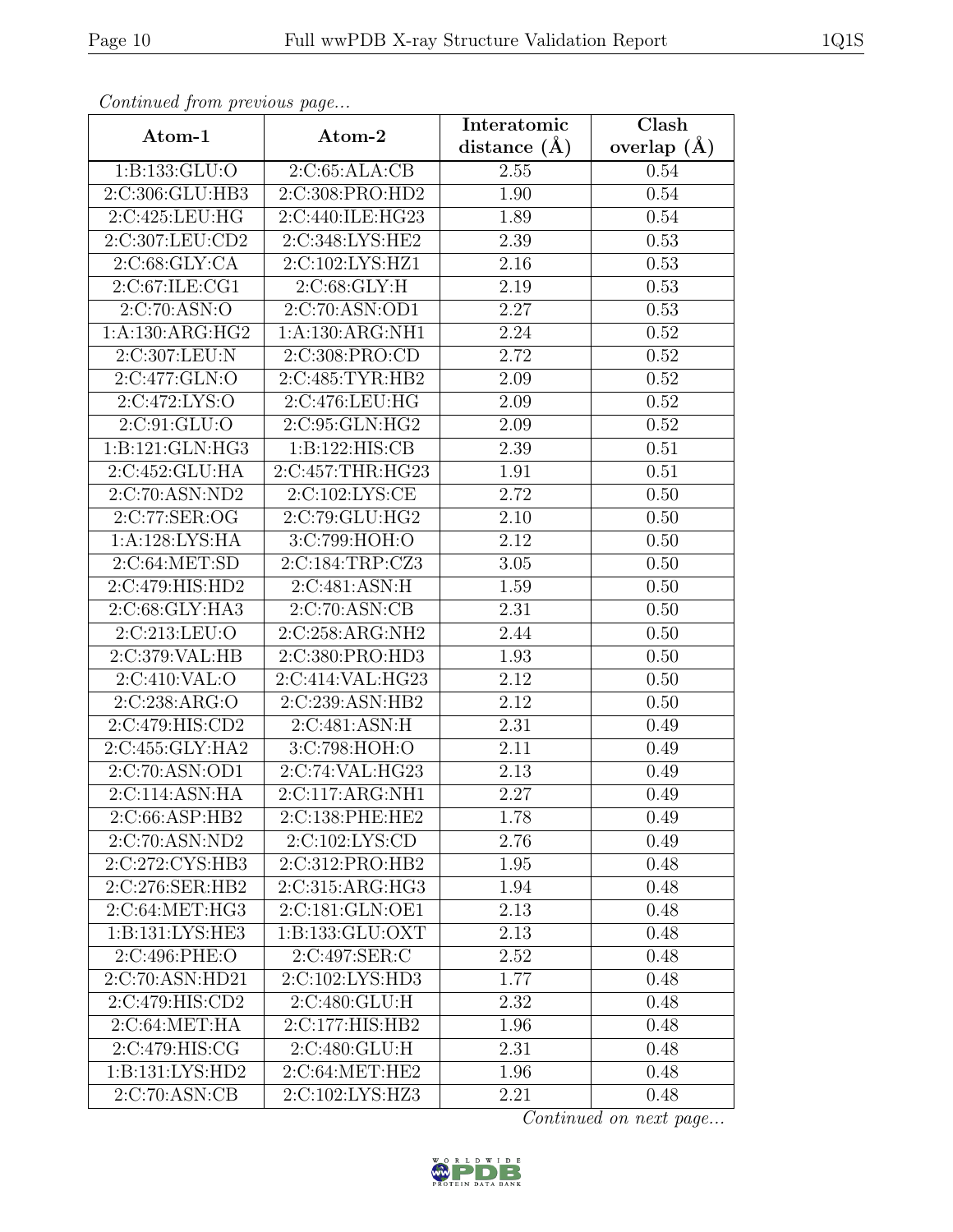| Convenaca from previous page       |                  | Interatomic       | Clash           |
|------------------------------------|------------------|-------------------|-----------------|
| Atom-1                             | Atom-2           | distance $(A)$    | overlap $(\AA)$ |
| 1: B: 131: LYS: HZ3                | 2:C:64:MET:C     | 2.15              | 0.47            |
| 1: B: 131: LYS: HZ3                | 2:C:64:MET:HG3   | 1.70              | 0.47            |
| 2:C:64:MET:HB3                     | 2:C:180:GLU:HG2  | 1.96              | 0.47            |
| 2:C:464:ILE:O                      | 2:C:469:GLY:N    | 2.47              | 0.47            |
| 1:B:130:ARG:NH2                    | 2:C:106:ARG:O    | 2.48              | 0.47            |
| 2:C:111:PRO:O                      | 2:C:115:ILE:HG12 | 2.14              | 0.47            |
| 2:C:107:GLU:C                      | 2:C:108:LYS:HG2  | $\overline{2.36}$ | 0.47            |
| 2:C:448:PHE:CD1                    | 2:C:460:LEU:HD23 | 2.50              | 0.46            |
| 2:C:452:GLU:OE2                    | 2:C:495:TYR:HE1  | 1.98              | 0.46            |
| 2:C:485:TYR:HD2                    | 3:C:758:HOH:O    | 1.97              | 0.46            |
| 2:C:349:THR:HG21                   | 3:C:713:HOH:O    | 2.14              | 0.46            |
| 2:C:64:MET:CG                      | 2:C:64:MET:O     | 2.63              | 0.46            |
| 2:C:386:LEU:HD21                   | 2:C:425:LEU:CD1  | 2.45              | 0.46            |
| 2:C:460:LEU:HA                     | 2:C:463:MET:CE   | 2.44              | 0.46            |
| 1:B:121:GLN:CG                     | 1:B:122:HIS:CG   | 2.99              | 0.46            |
| 2:C:385:VAL:HG13                   | 2:C:393:THR:HG22 | 1.99              | 0.45            |
| 2:C:433:ASP:O                      | 2:C:436:ILE:HG22 | 2.17              | 0.45            |
| 2:C:385:VAL:CG1                    | 2:C:393:THR:HG22 | 2.46              | 0.45            |
| 2:C:70:ASN:OD1                     | 2:C:74:VAL:CG2   | 2.64              | 0.45            |
| 1:B:125:PRO:HD3                    | 2:C:273:TRP:CD1  | 2.53              | 0.44            |
| 2:C:409:THR:H                      | 2:C:412:GLN:HE21 | 1.62              | 0.44            |
| 2:C:67:ILE:HD12                    | 2:C:67:ILE:N     | 2.29              | 0.44            |
| 2:C:459:LYS:O                      | 2:C:463:MET:HG3  | 2.17              | 0.44            |
| 2:C:64:MET:HB3                     | 2:C:180:GLU:CG   | 2.48              | 0.44            |
| 2:C:285:ARG:HD2                    | 3:C:705:HOH:O    | 2.18              | 0.44            |
| 2:C:85:ILE:HD12                    | 2:C:120:LEU:HD22 | $\overline{2.00}$ | 0.44            |
| 2:C:66:ASP:HB2                     | 2:C:142:TRP:HZ3  | 1.82              | 0.44            |
| $1:B:131:\overline{\text{LYS:NZ}}$ | 2:C:64:MET:C     | 2.71              | 0.44            |
| 2:C:205:ALA:O                      | 2:C:208:PRO:HD2  | 2.18              | 0.43            |
| 2:C:285:ARG:O                      | 2:C:288:MET:HG2  | 2.18              | 0.43            |
| 2:C:348:LYS:HD3                    | 2:C:348:LYS:HA   | 1.87              | 0.43            |
| 2:C:452:GLU:OE2                    | 2:C:495:TYR:CE1  | 2.71              | 0.43            |
| $2:C:481:AS\overline{N:OD1}$       | 2:C:483:SER:HB3  | 2.19              | 0.42            |
| 2:C:173:SER:HA                     | 2:C:174:PRO:HD3  | 1.88              | 0.42            |
| 2:C:299:VAL:O                      | 2:C:302:LEU:HB3  | 2.19              | 0.42            |
| 2:C:462:ILE:O                      | 2:C:466:GLU:HG2  | 2.19              | 0.42            |
| 2:C:307:LEU:HD22                   | 2:C:348:LYS:HE2  | 2.03              | 0.41            |
| 2:C:67:ILE:CD1                     | 2:C:67:ILE:C     | 2.88              | 0.41            |
| 2:C:241:ASN:HA                     | 2:C:242:PRO:HA   | 1.88              | 0.41            |
| 2:C:346:ASN:HA                     | 2:C:347:PRO:HD3  | 1.91              | 0.41            |
| 2:C:107:GLU:HA                     | 2:C:107:GLU:OE1  | 2.20              | 0.41            |

Continued from previous page.

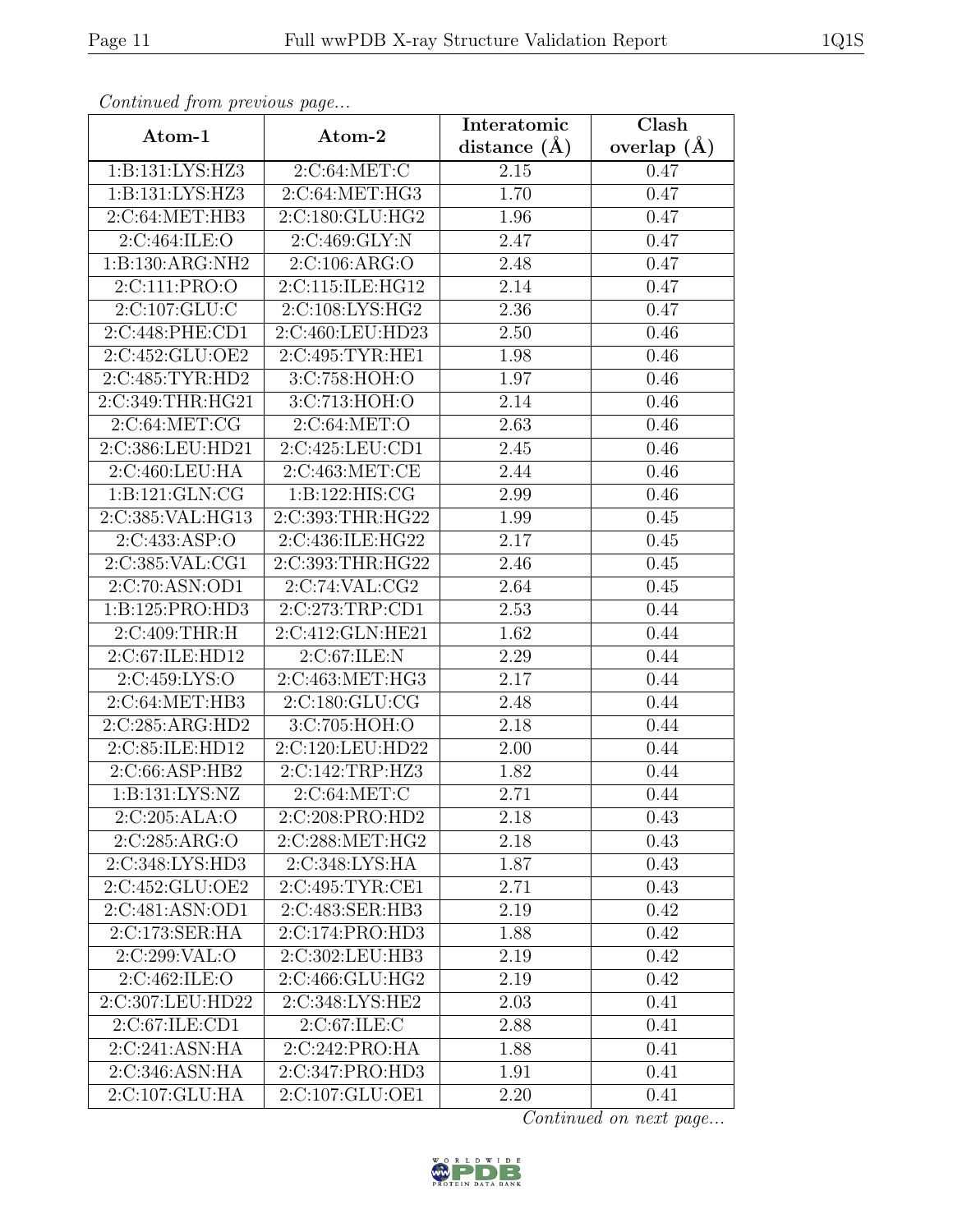| Atom-1          | $\rm{Atom}\text{-}2$ | Interatomic    | Clash              |
|-----------------|----------------------|----------------|--------------------|
|                 |                      | distance $(A)$ | $(\AA)$<br>overlap |
| 1:B:121:GLN:HB2 | 2:C:307:LEU:HD21     | 2.03           | 0.40               |
| 2:C:481:ASN:O   | 2:C:484:VAL:N        | 2.54           | 0.40               |
| 2:C:360:SER:HA  | 2:C:400:ALA:HA       | 2.04           | 0.40               |
| 2:C:426:MET:CE  | 2:C:444:ILE:HD11     | 2.51           | 0.40               |
| 2:C:482:GLU:HA  | 2:C:485:TYR:CE2      | 2.56           | 0.40               |
| 2:C:273:TRP:CE2 | 2:C:312:PRO:HB3      | 2.57           | 1.40               |

Continued from previous page...

There are no symmetry-related clashes.

#### 5.3 Torsion angles (i)

#### 5.3.1 Protein backbone (i)

In the following table, the Percentiles column shows the percent Ramachandran outliers of the chain as a percentile score with respect to all X-ray entries followed by that with respect to entries of similar resolution.

The Analysed column shows the number of residues for which the backbone conformation was analysed, and the total number of residues.

| Mol | Chain         | Analysed         | Favoured     | Allowed    | Outliers | Percentiles                       |
|-----|---------------|------------------|--------------|------------|----------|-----------------------------------|
|     |               | $3/24$ (12\%)    | $3(100\%)$   |            |          | $\vert$ 100 $\vert$<br><b>100</b> |
|     | В             | $13/24$ (54%)    | 11 $(85%)$   | $1(8\%)$   | $1(8\%)$ | $\vert 0 \vert$                   |
| 2   | $\mathcal{C}$ | $432/466$ (93\%) | 415 $(96\%)$ | $13(3\%)$  | $4(1\%)$ | <sup>20</sup>                     |
| All | All           | $448/514$ (87\%) | 429 $(96\%)$ | 14 $(3\%)$ | $5(1\%)$ | 15<br>14                          |

All (5) Ramachandran outliers are listed below:

| Mol | Chain | Res | <b>Type</b> |
|-----|-------|-----|-------------|
|     |       | 70  | <b>ASN</b>  |
|     |       | 67  | ILE         |
|     |       | 69  | <b>SER</b>  |
|     |       | 122 | <b>HIS</b>  |
|     |       | 492 | H.E         |

#### 5.3.2 Protein sidechains (i)

In the following table, the Percentiles column shows the percent sidechain outliers of the chain as a percentile score with respect to all X-ray entries followed by that with respect to entries of similar

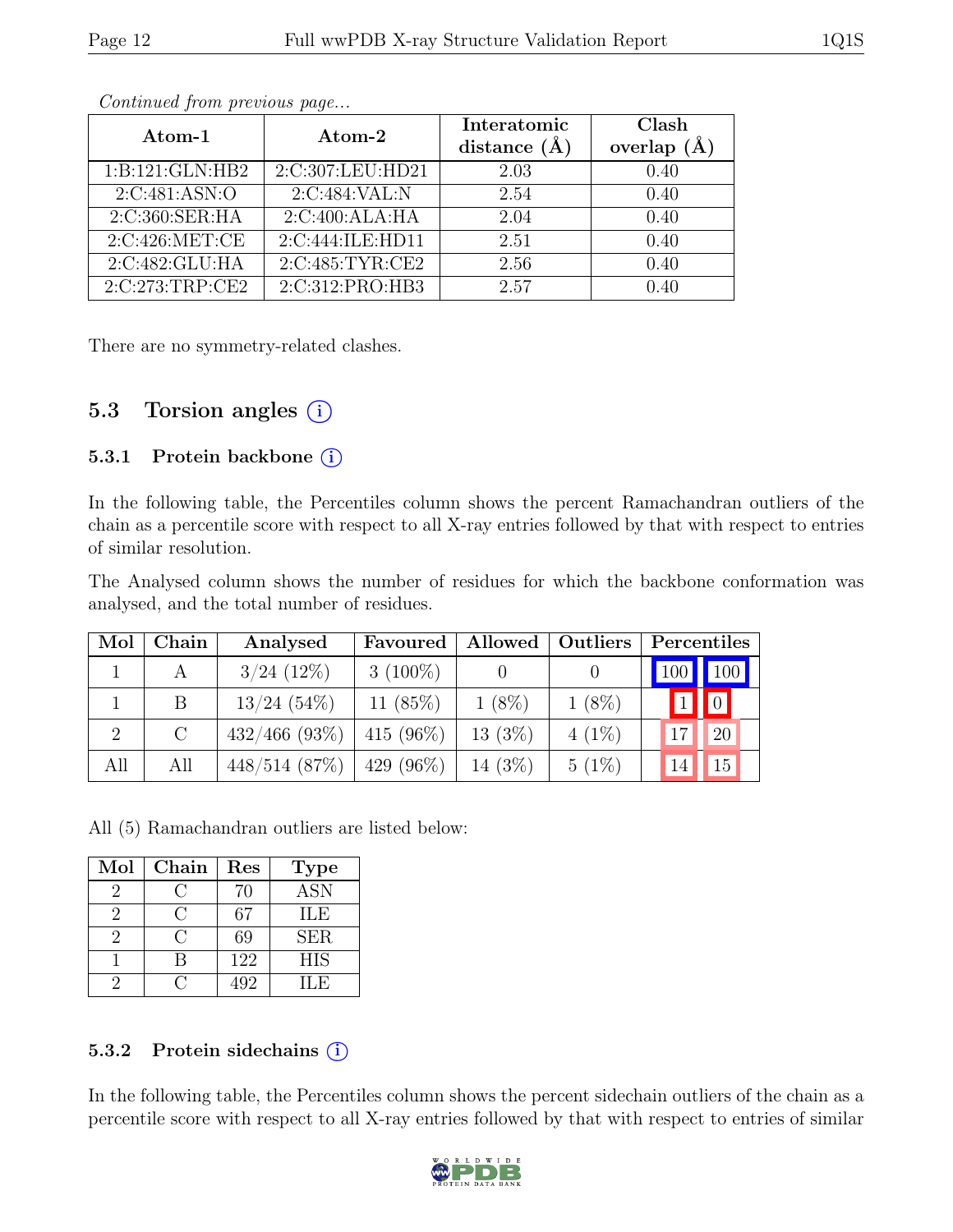resolution.

The Analysed column shows the number of residues for which the sidechain conformation was analysed, and the total number of residues.

| Mol                         | Chain   | Analysed        | Rotameric    | Outliers   | Percentiles |                     |
|-----------------------------|---------|-----------------|--------------|------------|-------------|---------------------|
|                             |         | $5/16$ (31\%)   | $5(100\%)$   |            | 100         | $\vert$ 100 $\vert$ |
|                             | В       | $11/16$ (69%)   | 8(73%)       | 3(27%)     |             |                     |
| $\mathcal{D}_{\mathcal{L}}$ | $\rm C$ | $362/390(93\%)$ | 348 (96%)    | 14 $(4%)$  | 32          | 46                  |
| All                         | All     | $378/422(90\%)$ | 361 $(96\%)$ | 17 $(4\%)$ | $\sqrt{27}$ | 39                  |

All (17) residues with a non-rotameric sidechain are listed below:

| Mol            | Chain                                                                                                                                                                                                                                             | Res | Type       |
|----------------|---------------------------------------------------------------------------------------------------------------------------------------------------------------------------------------------------------------------------------------------------|-----|------------|
| 1              | Β                                                                                                                                                                                                                                                 | 119 | <b>ASP</b> |
| $\mathbf{1}$   | $\overline{\mathrm{B}}$                                                                                                                                                                                                                           | 121 | <b>GLN</b> |
| $\mathbf{1}$   | $\overline{B}$                                                                                                                                                                                                                                    | 122 | <b>HIS</b> |
| $\overline{2}$ |                                                                                                                                                                                                                                                   | 64  | <b>MET</b> |
| $\overline{2}$ |                                                                                                                                                                                                                                                   | 66  | <b>ASP</b> |
| $\overline{2}$ |                                                                                                                                                                                                                                                   | 67  | ILE        |
| $\overline{2}$ |                                                                                                                                                                                                                                                   | 74  | <b>VAL</b> |
| $\overline{2}$ |                                                                                                                                                                                                                                                   | 108 | <b>LYS</b> |
| $\overline{2}$ |                                                                                                                                                                                                                                                   | 228 | <b>ASN</b> |
| $\overline{2}$ |                                                                                                                                                                                                                                                   | 258 | ARG        |
| $\overline{2}$ |                                                                                                                                                                                                                                                   | 348 | <b>LYS</b> |
| $\overline{2}$ |                                                                                                                                                                                                                                                   | 349 | THR        |
| $\overline{2}$ |                                                                                                                                                                                                                                                   | 350 | <b>ASN</b> |
| $\overline{2}$ | $\overline{\text{C}}$ $\overline{\text{C}}$ $\overline{\text{C}}$ $\overline{\text{C}}$ $\overline{\text{C}}$ $\overline{\text{C}}$ $\overline{\text{C}}$ $\overline{\text{C}}$ $\overline{\text{C}}$ $\overline{\text{C}}$ $\overline{\text{C}}$ | 434 | THR        |
| $\overline{2}$ |                                                                                                                                                                                                                                                   | 480 | GLU        |
| $\overline{2}$ | $\overline{C}$                                                                                                                                                                                                                                    | 482 | GLU        |
| $\overline{2}$ | $\overline{\rm C}$                                                                                                                                                                                                                                | 485 | <b>TYR</b> |

Sometimes sidechains can be flipped to improve hydrogen bonding and reduce clashes. All (12) such sidechains are listed below:

| Mol            | $Chain$        | $\operatorname{Res}% \left( \mathcal{N}\right) \equiv\operatorname*{Res}\left( \mathcal{N}\right)$ | <b>Type</b>      |
|----------------|----------------|----------------------------------------------------------------------------------------------------|------------------|
| 1              | В              | 121                                                                                                | <b>GLN</b>       |
| $\overline{2}$ | С              | 70                                                                                                 | $\overline{ASN}$ |
| $\overline{2}$ | C              | 86                                                                                                 | <b>ASN</b>       |
| $\overline{2}$ | $\overline{C}$ | 261                                                                                                | <b>HIS</b>       |
| $\overline{2}$ | С              | 283                                                                                                | <b>ASN</b>       |
| $\overline{2}$ | $\rm C$        | 346                                                                                                | <b>ASN</b>       |
| $\overline{2}$ | С              | 352                                                                                                | <b>GLN</b>       |
| $\overline{2}$ | C              | 375                                                                                                | <b>ASN</b>       |

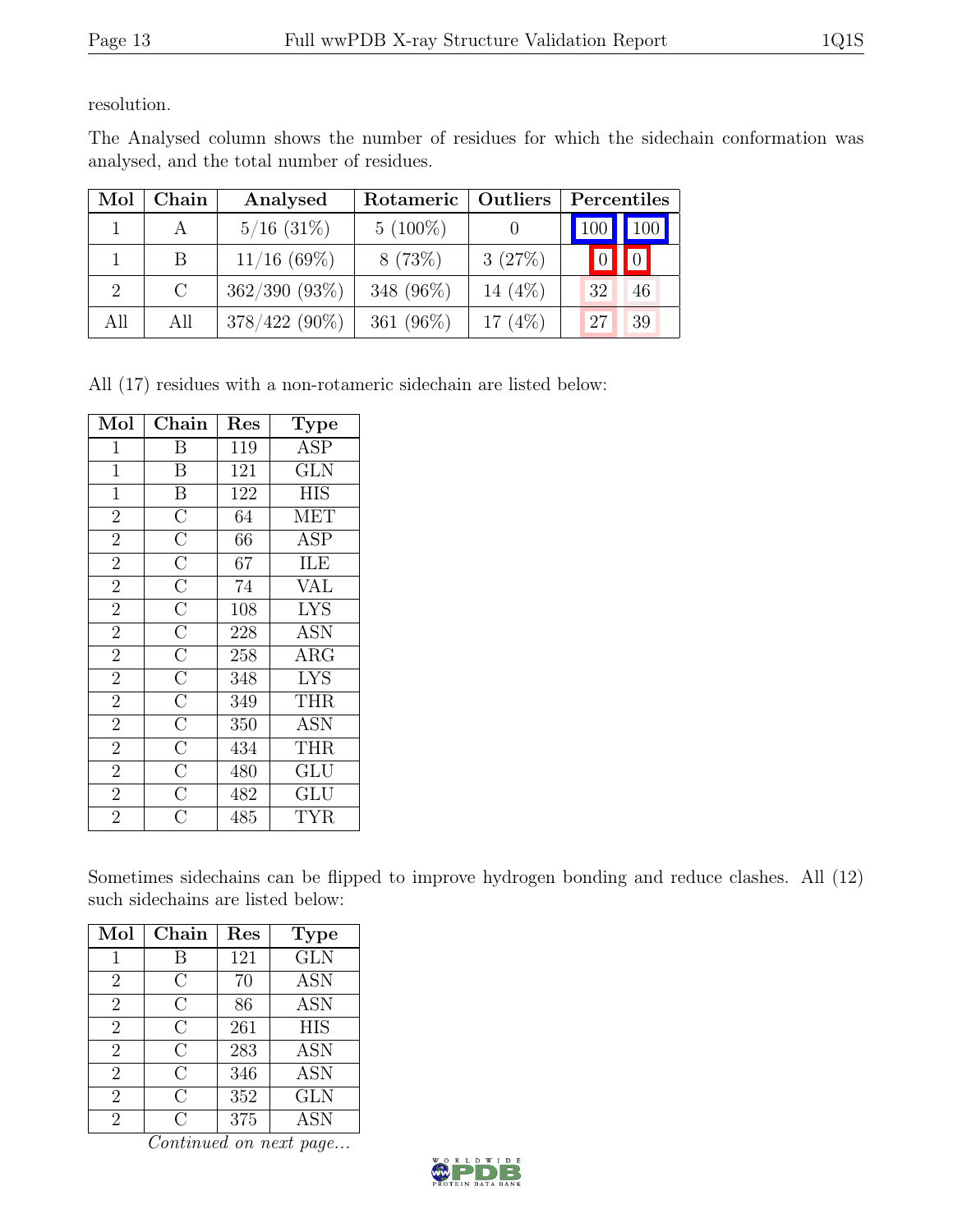Continued from previous page...

| Mol | Chain | Res | Type       |
|-----|-------|-----|------------|
|     |       | 412 | <b>GLN</b> |
|     |       | 438 | GLN        |
|     |       | 477 | GLN        |
|     |       | 479 | НIS        |

#### 5.3.3 RNA  $(i)$

There are no RNA molecules in this entry.

#### 5.4 Non-standard residues in protein, DNA, RNA chains  $\circ$

There are no non-standard protein/DNA/RNA residues in this entry.

#### 5.5 Carbohydrates  $(i)$

There are no monosaccharides in this entry.

#### 5.6 Ligand geometry  $(i)$

There are no ligands in this entry.

#### 5.7 Other polymers  $(i)$

There are no such residues in this entry.

#### 5.8 Polymer linkage issues (i)

There are no chain breaks in this entry.

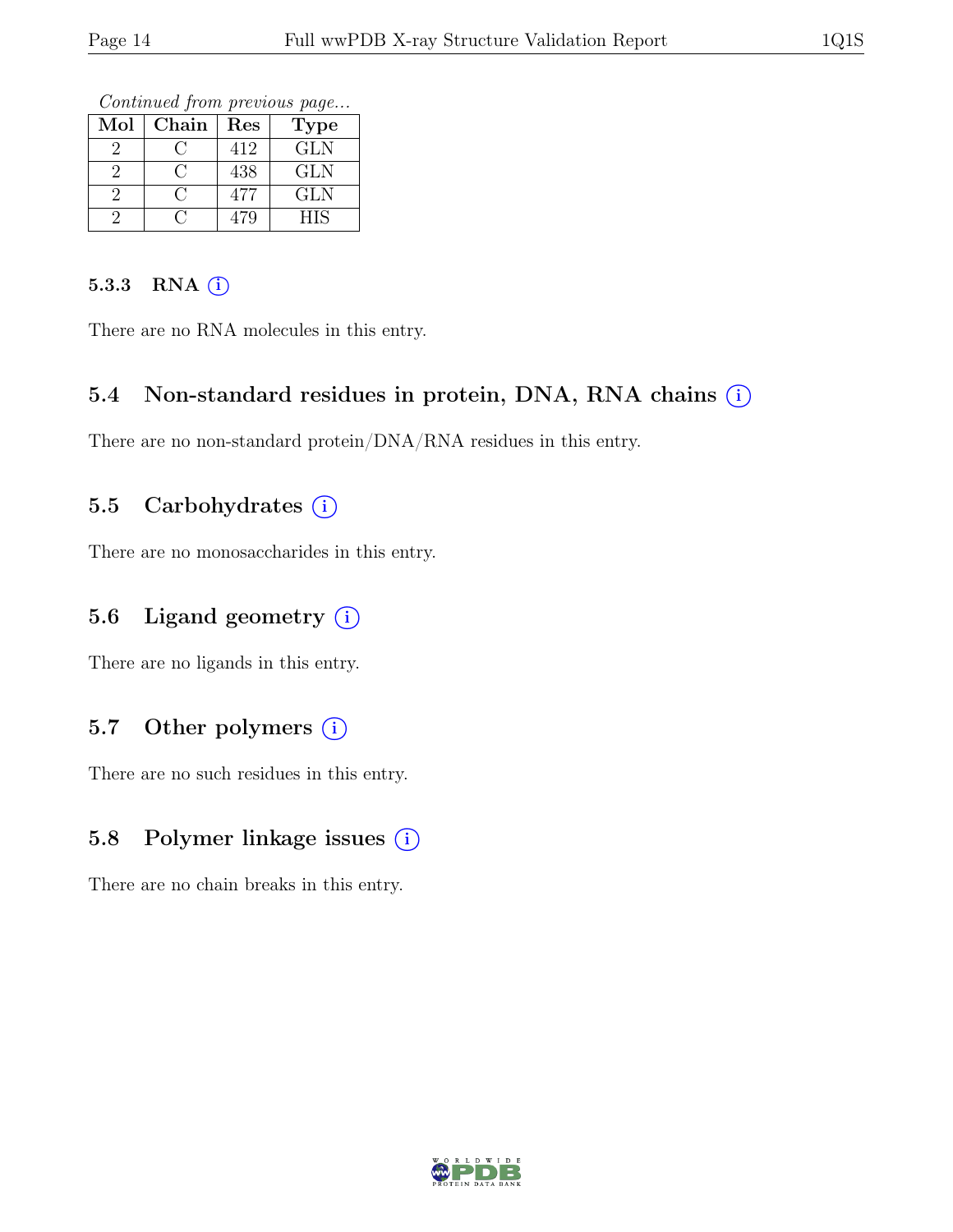## 6 Fit of model and data  $(i)$

## 6.1 Protein, DNA and RNA chains (i)

In the following table, the column labelled ' $\#\text{RSRZ}>2$ ' contains the number (and percentage) of RSRZ outliers, followed by percent RSRZ outliers for the chain as percentile scores relative to all X-ray entries and entries of similar resolution. The OWAB column contains the minimum, median,  $95<sup>th</sup>$  percentile and maximum values of the occupancy-weighted average B-factor per residue. The column labelled 'Q< 0.9' lists the number of (and percentage) of residues with an average occupancy less than 0.9.

| Mol | Chain         | Analysed        | ${ <\hspace{-1.5pt}{\mathrm{RSRZ}} \hspace{-1.5pt}>}$ | $\#\text{RSRZ}\text{>2}$            | $\overline{\textbf{O}}\textbf{WAB}(\text{A}^{2})$ | $\rm Q\textcolor{black}{<}0.9$ |
|-----|---------------|-----------------|-------------------------------------------------------|-------------------------------------|---------------------------------------------------|--------------------------------|
|     |               | $5/24$ (20%)    | 3.32                                                  | $5(100\%)$ 0 0                      | 74, 76, 78, 81                                    |                                |
|     | <sub>B</sub>  | 15/24(62%)      | 2.62                                                  | 6 (40%) $\boxed{0}$ 0               | 24, 36, 74, 77                                    |                                |
|     | $\mathcal{C}$ | $434/466$ (93%) | 0.30                                                  | $35(8\%)$<br>$\vert 12 \vert$<br>16 | 20, 32, 77, 96                                    |                                |
| All | All           | $454/514$ (88%) | 0.41                                                  | 46 $(10\%)$                         | 20, 32, 77, 96                                    |                                |

All (46) RSRZ outliers are listed below:

| Mol            | Chain                   | Res             | Type                    | <b>RSRZ</b>      |
|----------------|-------------------------|-----------------|-------------------------|------------------|
| $\overline{2}$ | $\overline{\rm C}$      | 64              | MET                     | 14.3             |
| $\overline{1}$ | $\overline{B}$          | 120             | <b>ALA</b>              | 13.3             |
| $\overline{2}$ | $\overline{C}$          | 70              | <b>ASN</b>              | 9.7              |
| $\overline{2}$ | $\overline{C}$          | $\overline{67}$ | <b>ILE</b>              | $\overline{8.2}$ |
| $\overline{2}$ | $\overline{\rm C}$      | 71              | $\overline{\text{GLN}}$ | $7.5\,$          |
| $\overline{1}$ | $\overline{\mathrm{B}}$ | 121             | $\overline{\text{GLN}}$ | $\overline{7.5}$ |
| $\overline{1}$ | $\overline{B}$          | 119             | ASP                     | 7.4              |
| $\overline{1}$ | $\, {\bf B}$            | 122             | HIS                     | $\overline{7.1}$ |
| $\overline{2}$ | $\overline{C}$          | $\overline{65}$ | $AL\overline{A}$        | 6.8              |
| $\overline{2}$ | $\overline{C}$          | 485             | <b>TYR</b>              | 6.7              |
| $\overline{2}$ | $\overline{C}$          | 497             | SER                     | 6.4              |
| $\overline{2}$ | $\overline{C}$          | 69              | SER                     | 6.1              |
| $\overline{2}$ | $\overline{C}$          | 66              | <b>ASP</b>              | $\overline{5.9}$ |
| $\overline{2}$ | $\overline{\rm C}$      | 455             | <b>GLY</b>              | 3.9              |
| $\overline{2}$ | $\overline{C}$          | 482             | <b>GLU</b>              | $3.9\,$          |
| $\overline{2}$ | $\overline{C}$          | 68              | $\overline{\text{GLY}}$ | $3.8\,$          |
| $\overline{1}$ | $\overline{A}$          | 130             | $\rm{ARG}$              | $3.8\,$          |
| $\overline{2}$ | $\overline{\rm C}$      | 496             | PHE                     | $\overline{3.7}$ |
| $\overline{1}$ | $\overline{A}$          | 131             | <b>LYS</b>              | 3.7              |
| $\overline{2}$ | $\overline{C}$          | 73              | THR                     | $\overline{3.7}$ |
| $\overline{2}$ | $\overline{C}$          | 432             | <b>LYS</b>              | $3.6\,$          |
| $\overline{2}$ | $\overline{C}$          | 489             | <b>LEU</b>              | $3.6\,$          |
| $\overline{2}$ | $\overline{\rm C}$      | 478             | $\rm{ARG}$              | 3.6              |